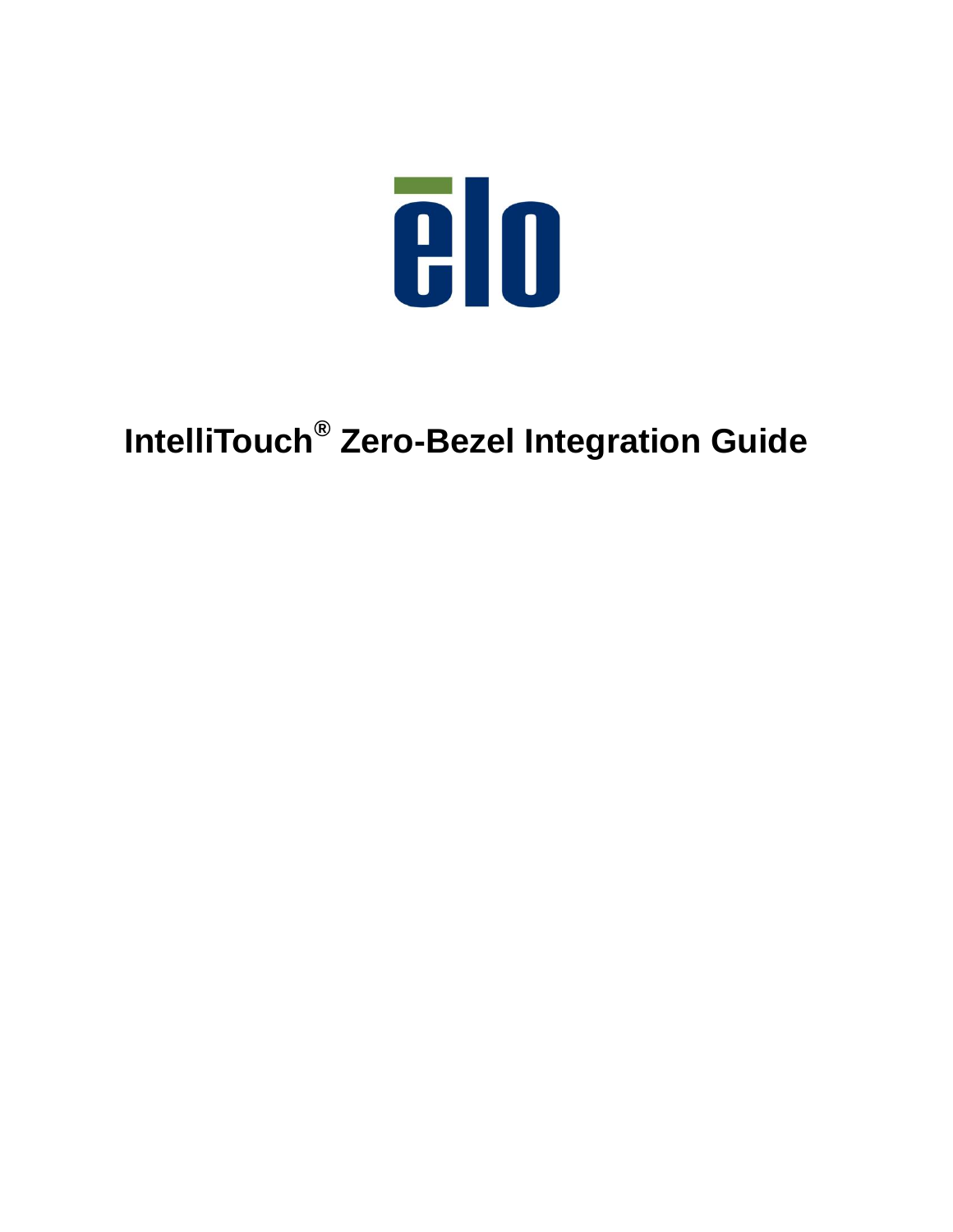#### **Copyright © 2013 Elo Touch Solutions, Inc. All Rights Reserved.**

No part of this publication may be reproduced, transmitted, transcribed, stored in a retrieval system, or translated into any language or computer language, in any form or by any means, including, but not limited to, electronic, magnetic, optical, chemical, manual, or otherwise without prior written permission of Elo Touch Solutions, Inc.

#### **Disclaimer**

The information in this document is subject to change without notice. Elo Touch Solutions, Inc. and its Affiliates (collectively "Elo") makes no representations or warranties with respect to the contents herein, and specifically disclaims any implied warranties of merchantability or fitness for a particular purpose. Elo reserves the right to revise this publication and to make changes from time to time in the content hereof without obligation of Elo to notify any person of such revisions or changes.

#### **Trademark Acknowledgments**

Elo, the Elo logo, Elo Touch, Elo Touch Solutions, and IntelliTouch are trademarks of Elo Touch Solutions, Inc. and its affiliates in the United States, other countries, or both.

All other product and company names used herein may be trademarks of their registered owners.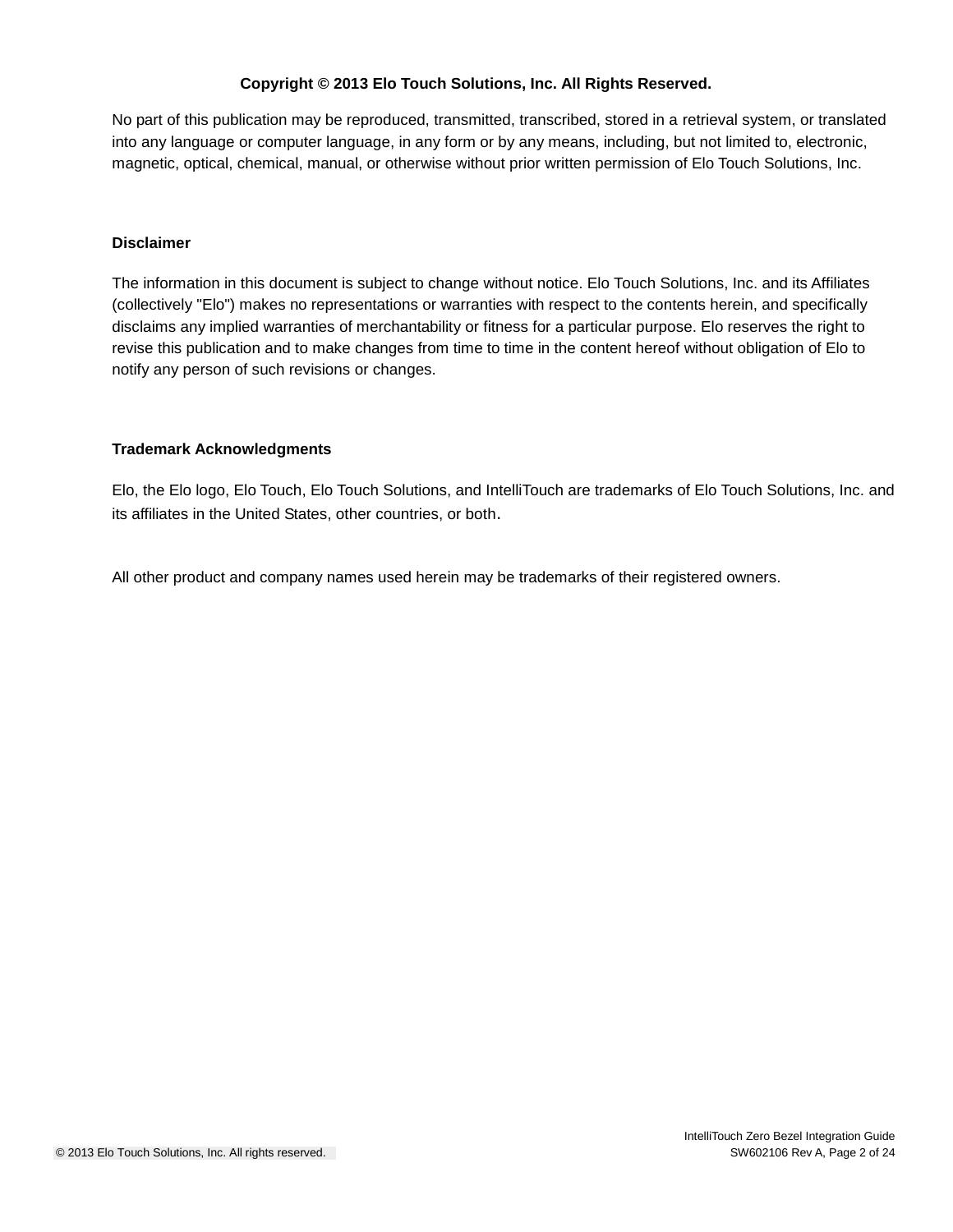# Table of Contents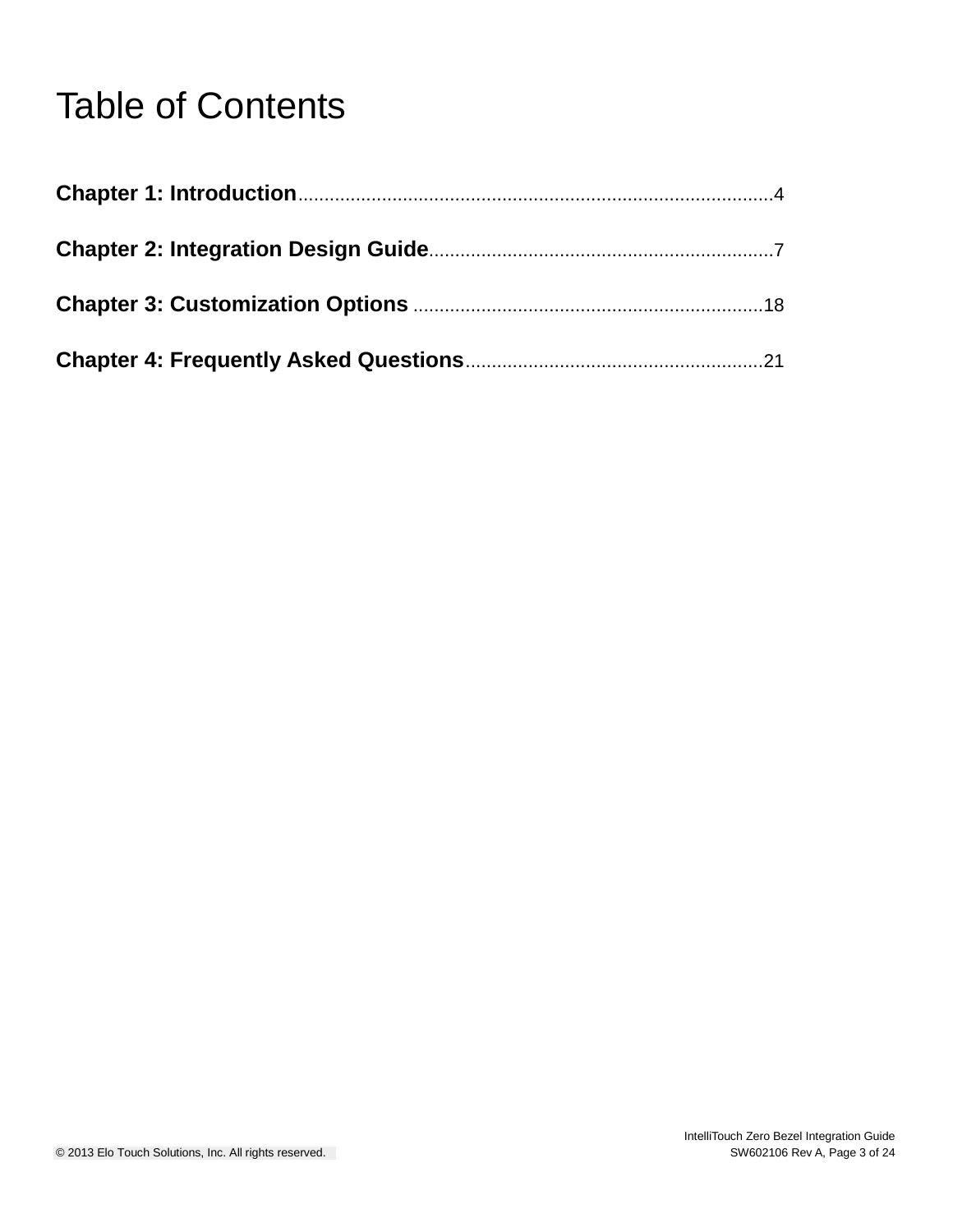# Chapter 1: Introduction

## **About This Manual**

This Elo Touch Solutions, Inc. ("Elo") manual guides the user through the successful implementation of an IntelliTouch Zero Bezel touchscreen into a monitor, touchcomputer, or other electronic device. The intention of the manual is to make integration straightforward while optimizing IntelliTouch Zero Bezel functionality. The intended audience of this manual includes: mechanical design engineers, system engineers, electrical engineers, manufacturing engineers, and product/project managers. Though some of the concepts here may be applicable to other Elo touchscreens, this manual is specific to IntelliTouch Zero Bezel, Surface Acoustic Wave (SAW) technology.

Chapter 1 explains the technology behind an IntelliTouch Zero Bezel touchscreen. Chapter 2 describes how to design and integrate IntelliTouch Zero Bezel touchscreens into monitor systems with proper mounting, sealing, and spacing. Chapter 2 also provides information on appropriate materials and installation techniques. In Chapter 3, a variety of customization options are presented. After reading through this manual, if you still have questions or need help getting your system up and running, please contact an Elo Sales Representative.

### **Introducing IntelliTouch Zero Bezel**

IntelliTouch Zero Bezel technology is a SAW solution that keeps all touch detection hardware on the backside of the touchscreen. The result is a completely flat touch surface. IntelliTouch Zero Bezel SAW enables a seamless and frameless design. Industrial designers are no longer limited by the bezel inherent to other touch technologies.

When properly integrated, IntelliTouch Zero Bezel technology can pass the Microsoft Windows® 7 multi-touch additional qualification (AQ) testing requirements. Elo Touch Solutions has optimized a trusted technology – SAW – to enhance industrial design, touch performance and reliability, and bill of material cost.

IntelliTouch Zero Bezel delivers the same robust performance as Elo's original IntelliTouch Zero Bezel technology. Touch response is fast, accurate, and drift-free. Pure glass construction provides high light transmission without compromising durability or functionality.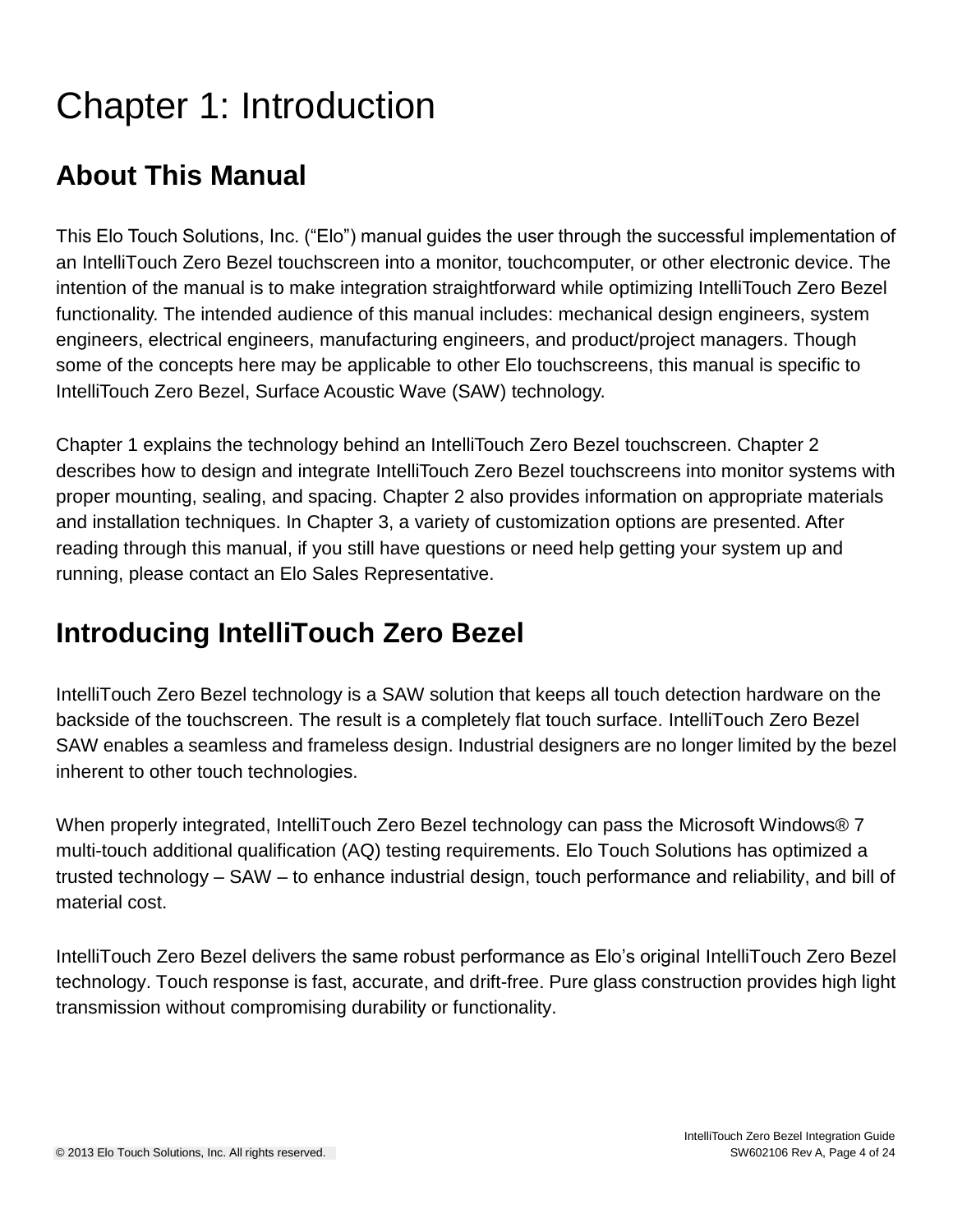IntelliTouch Zero Bezel features include:

- Completely flat touchscreen that offers sleek, refined appearance
- Pure glass construction allows IntelliTouch Zero Bezel to offer excellent image clarity (up to 92% light transmission) and durability (Mohs hardness of 6.5)
- Extremely fast, sensitive, and high resolution touchscreen
- Activated by soft stylus, finger, and gloved hand

# **The IntelliTouch Zero Bezel Touchscreen**

Figure 1-1 below illustrates how IntelliTouch Zero Bezel technology enables a zero-bezel design by placing all necessary components on the backside of the screen. Each axis of the touchscreen has a transmitting and receiving piezoelectric transducer, and arrays of reflector stripes.



*Figure 1-1. Front and Back of IntelliTouch Zero Bezel Touchscreen*

Surface waves are generated by the transmitting transducers mounted in the corners of the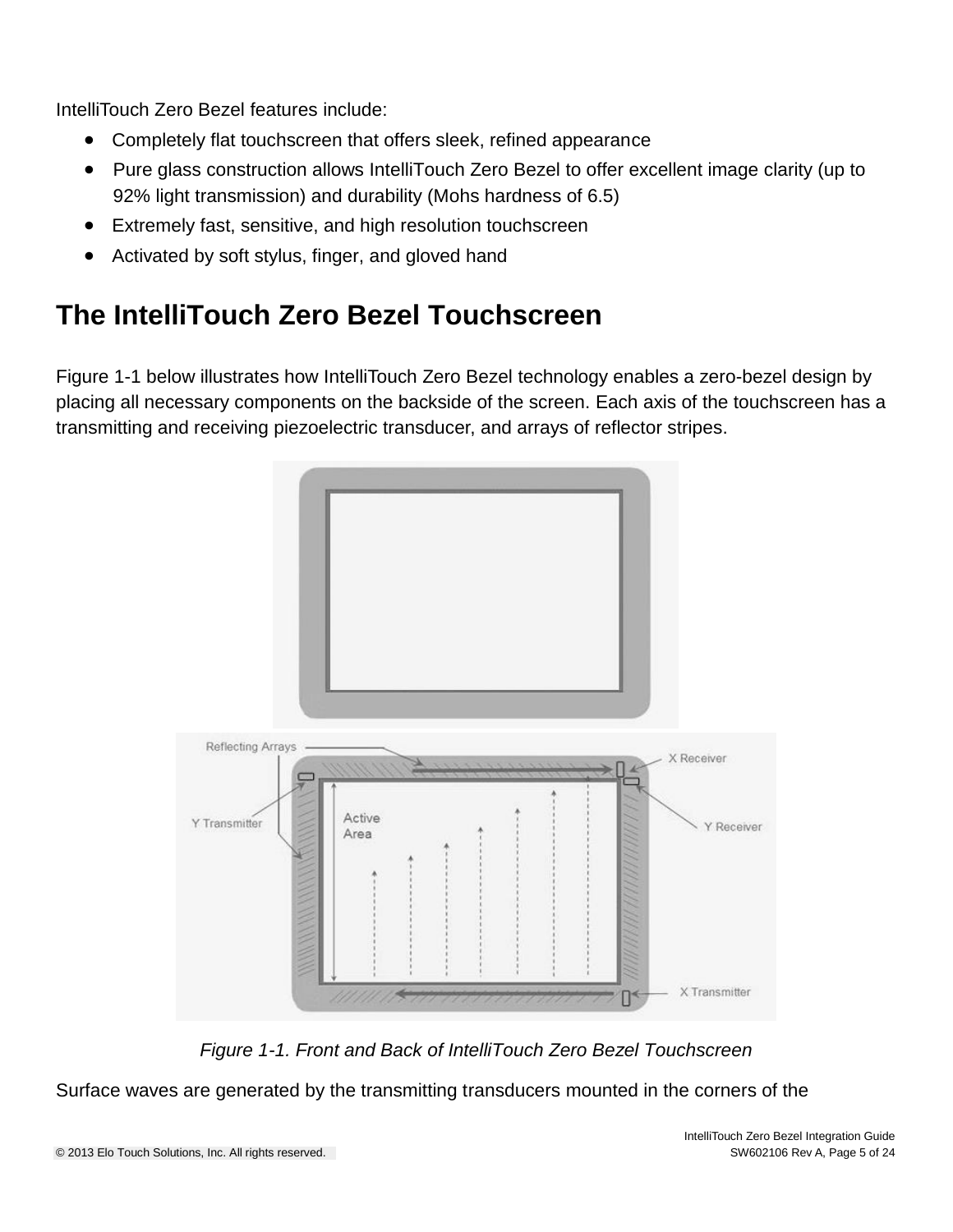touchscreen. The touchscreen controller sends an excitation burst to the transmitting transducer which generates surface waves, represented by the solid arrows over the arrays in Figure 1-1. The array of reflector stripes located on the lower edge of the glass reflects these waves towards the edge of the glass. The waves are then transferred to the front touch surface via propagation around the glass edge. After traversing the touch area, the waves reach the opposite edge and return to the backside of the screen. Reflector stripes at the top gather the reflected waves and direct them to the receiving transducer which reconverts the surface waves into an electrical signal.

When a finger or stylus touches the IntelliTouch Zero Bezel screen, a portion of this signal is blocked thus allowing the touchscreen controller to determine the touch location. Once X, Y, and Z coordinates have been determined, the controller transmits the data to the computer.

The controller maintains a no-touch reference signal. This reference signal is continuously updated to adapt to electronic drift and effects of contamination such as dirt and scratches. The live signal is compared to the reference signal to detect touches.

## **The IntelliTouch Zero Bezel Controllers**

IntelliTouch Zero Bezel controllers are available with a USB or serial RS-232 interface for Single/multi touch.

Spatial resolution of the IntelliTouch Zero Bezel system is defined by the controller resolution of 4096 x 4096 and physical screen dimensions. Controller documentation is available from an Elo Sales Representative. For IntelliTouch Zero Bezel single-touch applications, look for the Elo 2701 controller. Multi-touch applications will use an Elo 2515 controller or equivalent HID controller, as shown in Chapter 2.

# **Driver Software**

Drivers are generally written to match the operating system of the computer. Elo provides driver programs for common operating systems, including: Microsoft Windows 8/7/Vista/XP, Linux®, Android™, and Mac®. Additional drivers may be available for other operating systems. All drivers are available on the Elo website at

http://www.elotouch.com/Support/Downloads/dnld.asp.

Help with driver installation and calibration can be found in the Driver Read-Me document that comes with the Elo driver software.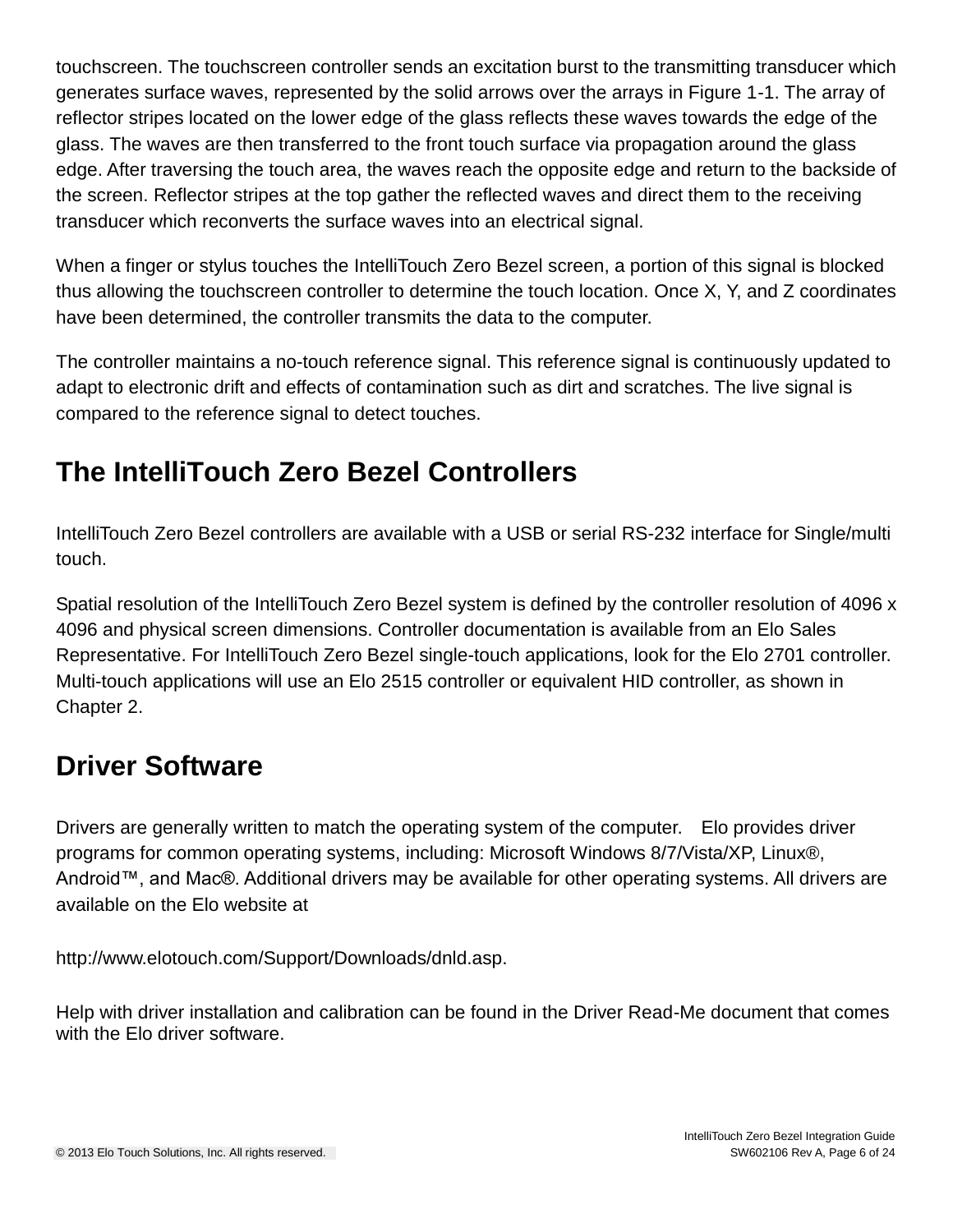# Chapter 2: Integration Design Guide

This section of the manual is intended to help design your monitor, touchcomputer, or other electronic device with an Elo Touch Solutions touchscreen. Details are given on mounting and sealing the touchscreen, routing cables, and connecting the controller.

# **Definition of Terms**

- **VIEWABLE AREA:** The area of a screen where images can be seen.
- **ACTIVE AREA** (AA): The area of a screen which is responsive to touch.
- **BORDER AREA**: The area surrounding the Viewable Area.
- **ARRAYS**: Acoustically reflecting line segments that act as beam splitters and deflect surface acoustic waves into or out of the active area. The location of these arrays can be seen in Figure  $2 - 1$ .
- **TRANSDUCER**: A touchscreen subassembly that converts electrical energy and surface acoustic wave energy. The transducer may be a "transmit" or a "receive" transducer depending on the direction of conversion.
- **SYSTEM**: Touch monitor, computer, or other electronic device being integrated with the touch screen.
- **CHASSIS:** The supporting frame of a system.
- **HOUSING OR ENCLOSURE OR CASE**: The molded plastic cabinet of the system. The case normally covers the top, sides, back, and bottom of the system.
- **BEZEL:** Depending on the industrial design, the part of the enclosure that may cover the Border Area. IntelliTouch Zero Bezel does not require a traditional bezel, but rather may use a fixture that attaches to the backside of the screen to avoid covering the Border Area.
- **ZERO BEZEL:** Zero bezel is a touch screen overlay method which is comprised of a fully flat front surface, and no associated front surface protrusions. A zero bezel can include an edge perimeter bezel which can protect the edge of the touch overlay.
- **LCD:** Liquid Crystal Display is a flat panel display that uses liquid crystals to modulate the light.
- **DISPLAY:** Typically, a Liquid Crystal Display. Also referred to as a panel.
- **CONTROLLER:** The electronic device that converts analog touch signals into digital touch information that is communicated to a Host Computer.
- **HOST COMPUTER**: The computer system in communication with the controller and in communication with the display, often running an operating system and application programs that make use of touch information.
- **IPX**-**1**: Ingress protection rating that covers system protection against falling water equivalent to 3-5mm rainfall per minute for 10 minutes. System is placed in its normal operating position.
- **MOUNTING TAPE:** Double-sided tape used to attach the touchscreen to a surface. The mounting area of the tape is shown in Figure 2-1.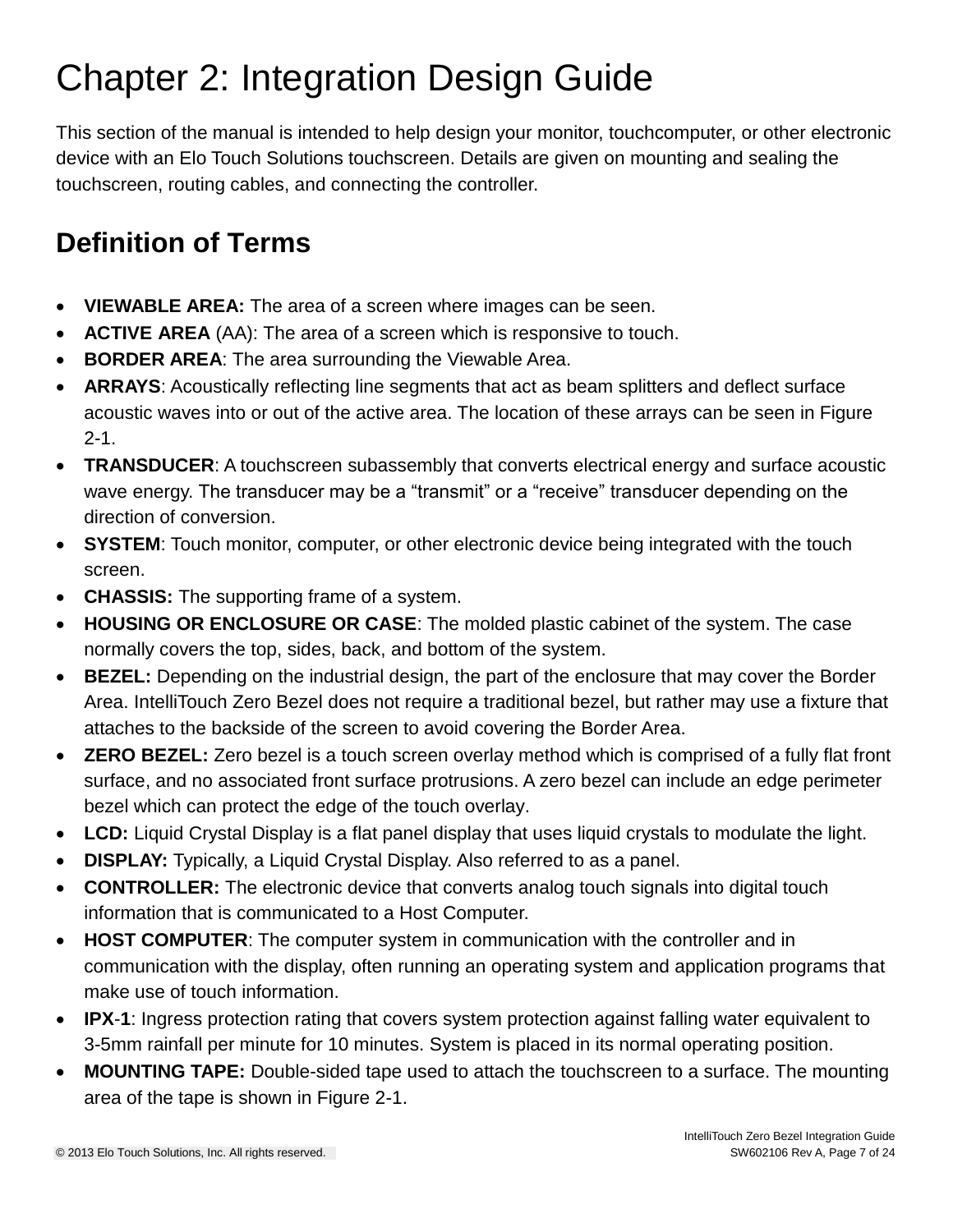- **SEALING FOAM:** Foam applied around the edges of the touchscreen to keep spills or dust build-up from affecting the reflector arrays. The foam must be adhered to the rear housing or sub-bezel, not to the touchscreen. The allowable sealing area is shown in Figure 2-1.
- **PARALLAX:** The difference in the apparent location of an object versus the exact location of an object when viewed at varying distances and angles. This is the difference between the perceived touch location and the actual touch location due to touchscreen thickness and the distance between touchscreen and LCD.
- **VHB:** 3M® Very High Bonding pressure-sensitive adhesive (or equivalent). Touchscreen is delivered with tape attached in the Mounting Area as shown in Figure 2-1.
- **HID:** Human Interface Device. Standardized protocol that eliminates the need for a specialized driver.



*Figure 2-1. Important regions of the IntelliTouch Zero Bezel screen*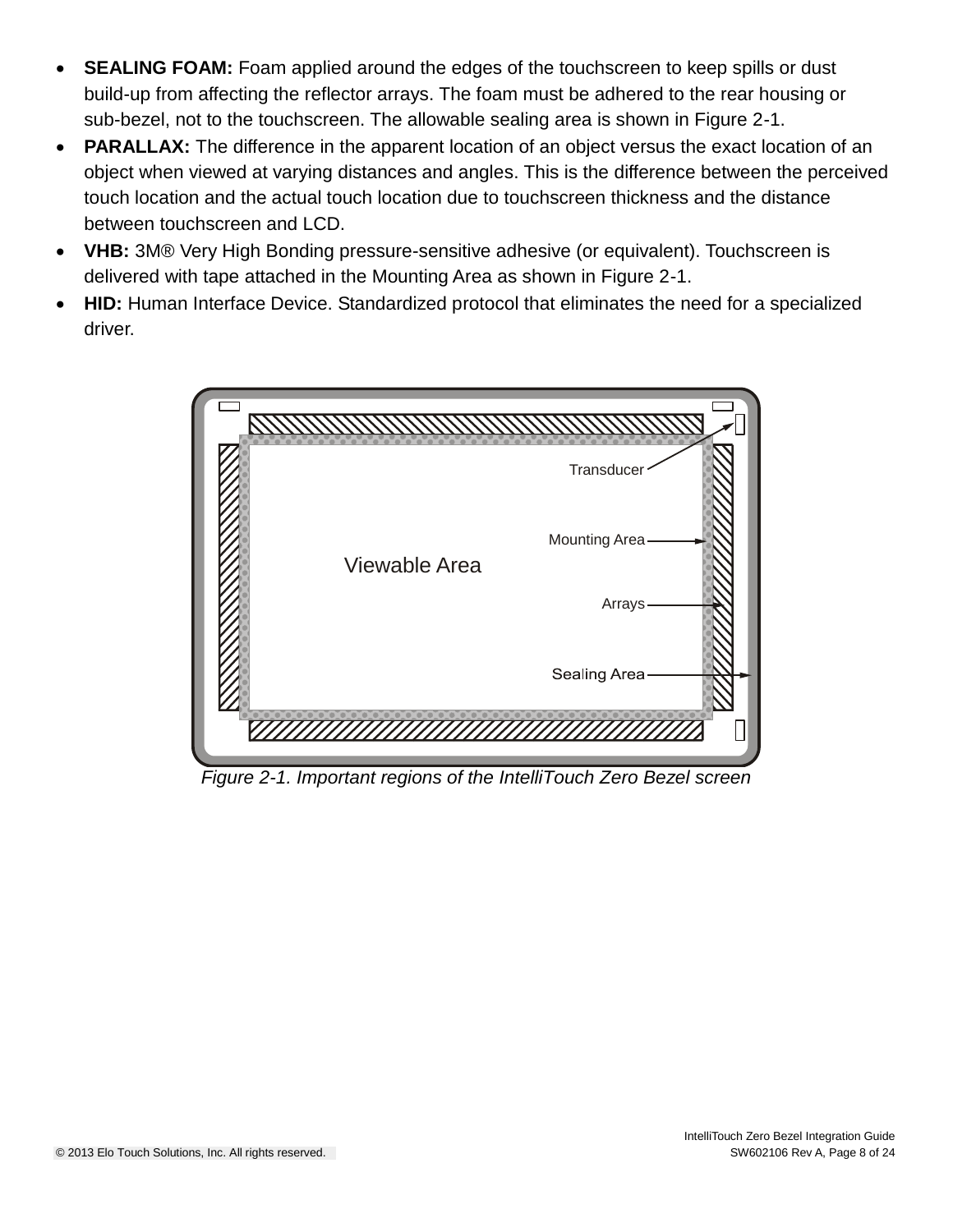# **Integration Design**

Several options exist for mounting and sealing the screen. The cross-section of a reference integration design for an IntelliTouch Zero Bezel touchscreen is illustrated in Figure 2-2. It is the simplest method of integrating a standard off-the-shelf or custom IntelliTouch Zero Bezel screen. Important elements of the integration are described in the sections that follow.



*Figure 2-2. Reference Integration Design (not to scale)*

### **Design Considerations**

The following design considerations are based on the integrated design in Figure 2-2.

### **Mounting**

IntelliTouch Zero Bezel touchscreens are provided with double-sided VHB tape or equivalent to use for mounting the touchscreen to the LCD or enclosure. The mounting tape is located inside the arrays (i.e. between the viewable area and the arrays). Mounting tape applied by Elo Touch Solutions should never be removed or tampered. The screen has been designed so that the mounting area is adequate to minimize creep under normal operating conditions.

In the integrated design shown in Figure 2-2, the IntelliTouch Zero Bezel screen is mounted directly onto the metal of the LCD. This design minimizes the space between the touch screen and the LCD, thus minimizing parallax. Please note that the tape applied by Elo is intended for this mounting solution. VHB adheres well to metal, so a touchscreen can be securely mounted onto an LCD.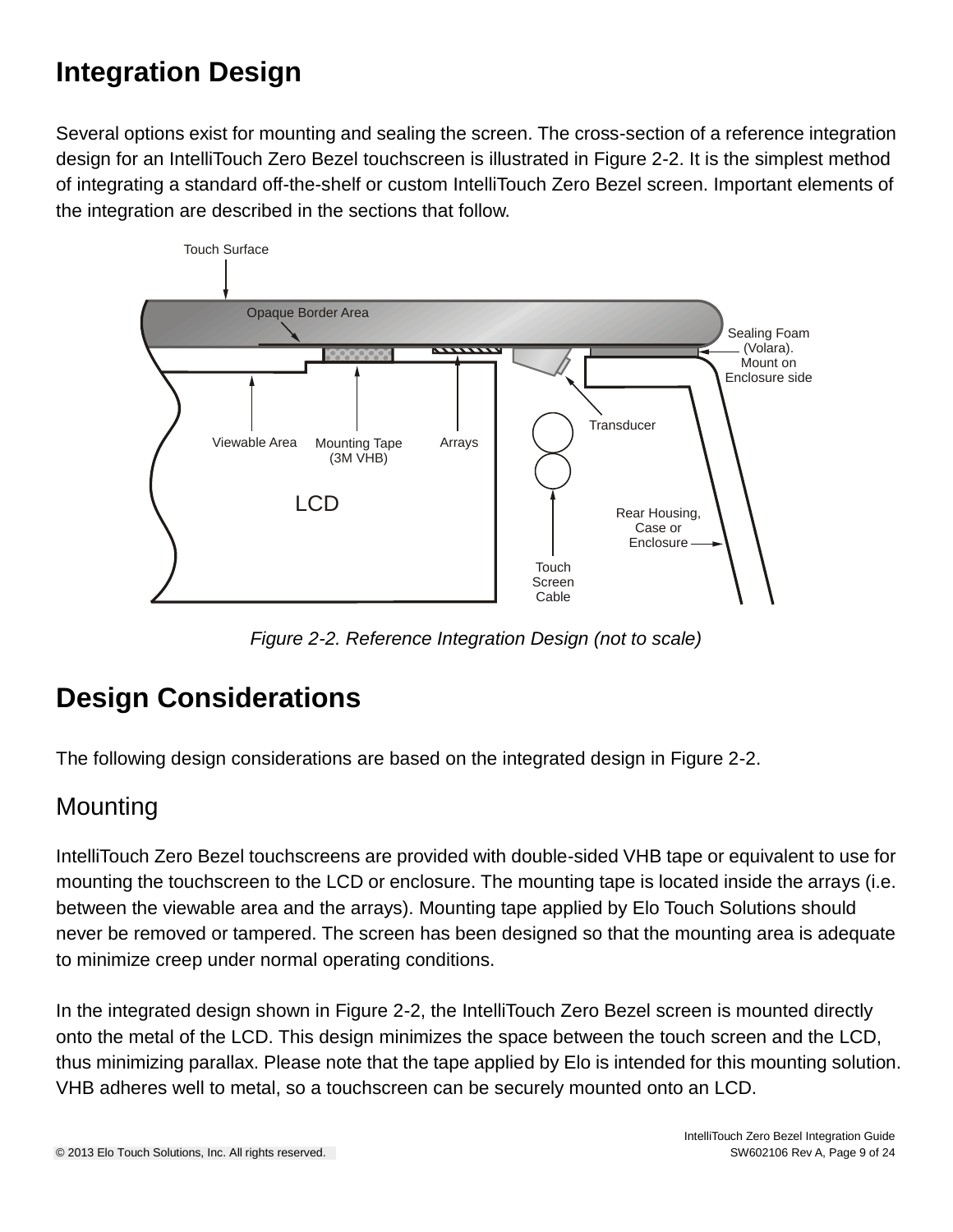An alternative solution is to mount the touchscreen onto a plastic sub-bezel. Sub-bezels make the units easier to replace in the field, but add to the thickness of the unit and make good adhesion harder to achieve. VHB does not bond readily to plastic, so if you are interested in mounting the touchscreen to a sub-bezel, a primer will be needed to get proper adhesion. Elo suggests a 3M primer with curing step. Please notify your Elo Applications Specialist if you plan to use a plastic sub-bezel, as the design may require optimization.

### Glass

Standard IntelliTouch Zero Bezel screens have a glass thickness of 2.8mm.

### Touchscreen Reflector Arrays

The reflector arrays are located outside of the mounting tape. It is important that no soft material or adhesive touch the arrays or the area between the arrays and the edge of the glass. Contact with these materials will have a negative impact on performance. While immediate touch function may not appear to be impacted, long term acoustic signal performance may be at risk.

### **Transducers**

IntelliTouch Zero Bezel touchscreens have transducers at the end of each array. There is some variation in transducer location on each screen. Elo recommends leaving a 1 mm clearance gap around each transducer to prevent damage by inadvertent contact. This clearance gap is highlighted in Figure 2-3. The transducers protrude about 3mm above the surface of the glass. The transducer area includes transducer and strain relief gel, shown in Figure 2-3 as the blue rectangle.



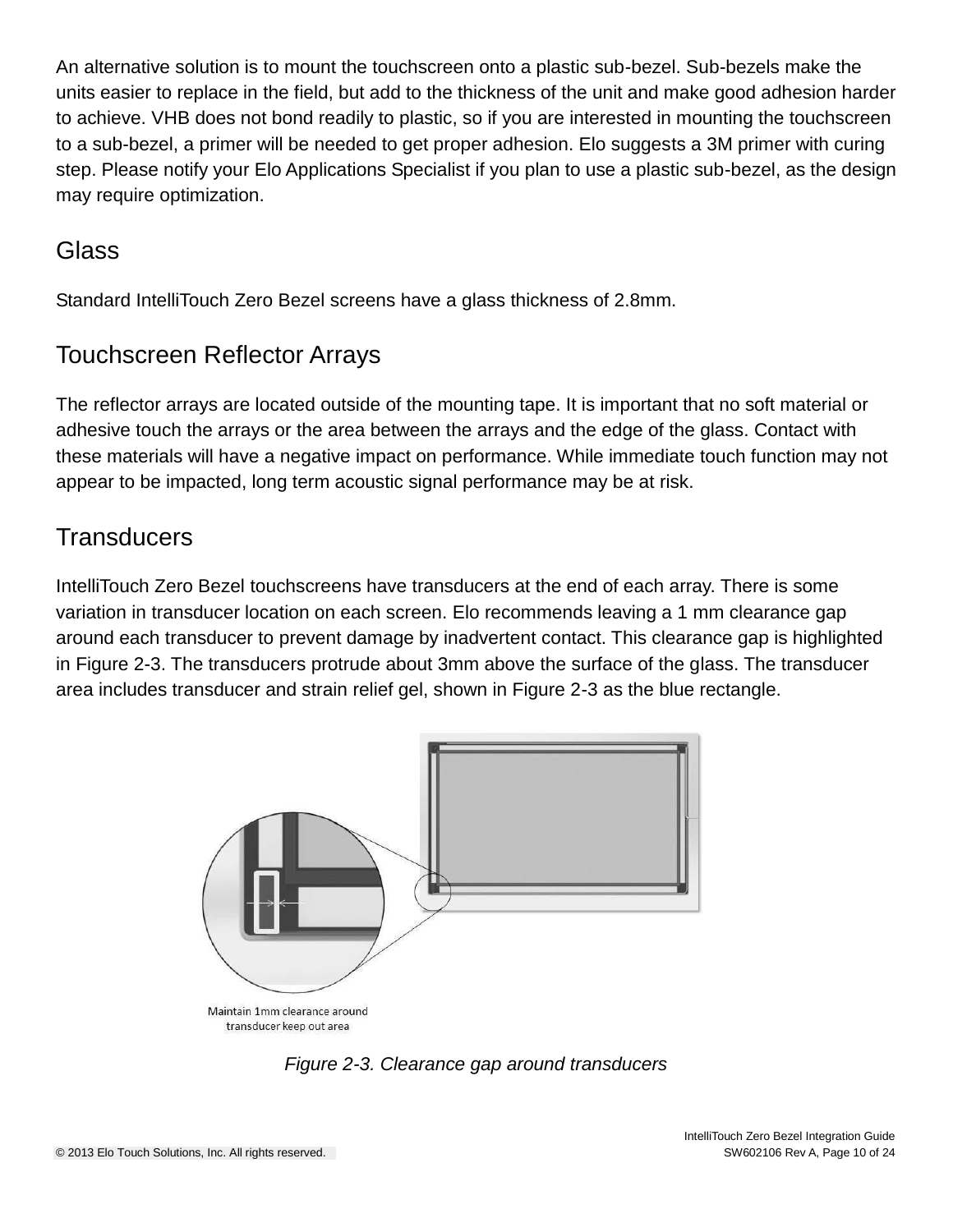### Cable Routing

Cable routing is important for proper screen function and should be determined prior to integration. IntelliTouch Zero Bezel touchscreens come with cables connected to transducers and routed into a single connector that interfaces with the controller. These cables hang loosely from the touchscreen. Care must be taken with their routing so that they are not pinched or cut. Cables should not be routed over or near sources of RF noise, heat, or sharp objects.

### **Housing**

The integrated design (Figure 2-2) has an enclosure beneath the surface of the touch screen so that the edge of the touchscreen is exposed. This is the simplest solution and makes the touch system easy to seal and clean.

An alternative option is an enclosure that surrounds the edge of the screen and lies flush with the screen face. This design protects the edges and functionality of the touchscreen, but requires a larger border width and tighter tolerances between the glass and the bezel to avoid interference with the signal.

### Sealing

A seal is recommended around the edge of the touchscreen to keep dust and spills from affecting array functionality. In the integrated design, a seal is created with low density foam (Figure 2-2). The foam should be adhesive on one side only; the foam must be adhered to the rear housing or sub-bezel, not to the touchscreen. Elo Touch Solutions recommends Volara® 2A, 2E, 4A, and 4E manufactured by Voltek®. A hard stop is advised to control the maximum compression of the seal (Figure 2-4). The screen can be sealed to IPX-1 rating with this foam.

Alternatively, a seal can be achieved with certain rubber wiper blades. The rubber material absorbs more acoustic signal than low-density foam, but is an acceptable solution due to its narrow contact area. Wiper blade sealing allows for narrower borders, but requires a careful design that incorporates a wiper mounting groove.

### **Installation Notes**

Cables can be strained and damaged during installation. Damaged cables are a common cause of functionality failures, so it is important to protect them. The cables should be routed away from the LCD panel inverter, lamps, and power module. The cables should never be crimped. The cable can be bent with a radius of 10 mm or greater. Most importantly, cables must not be used as handles for picking up the touchscreen.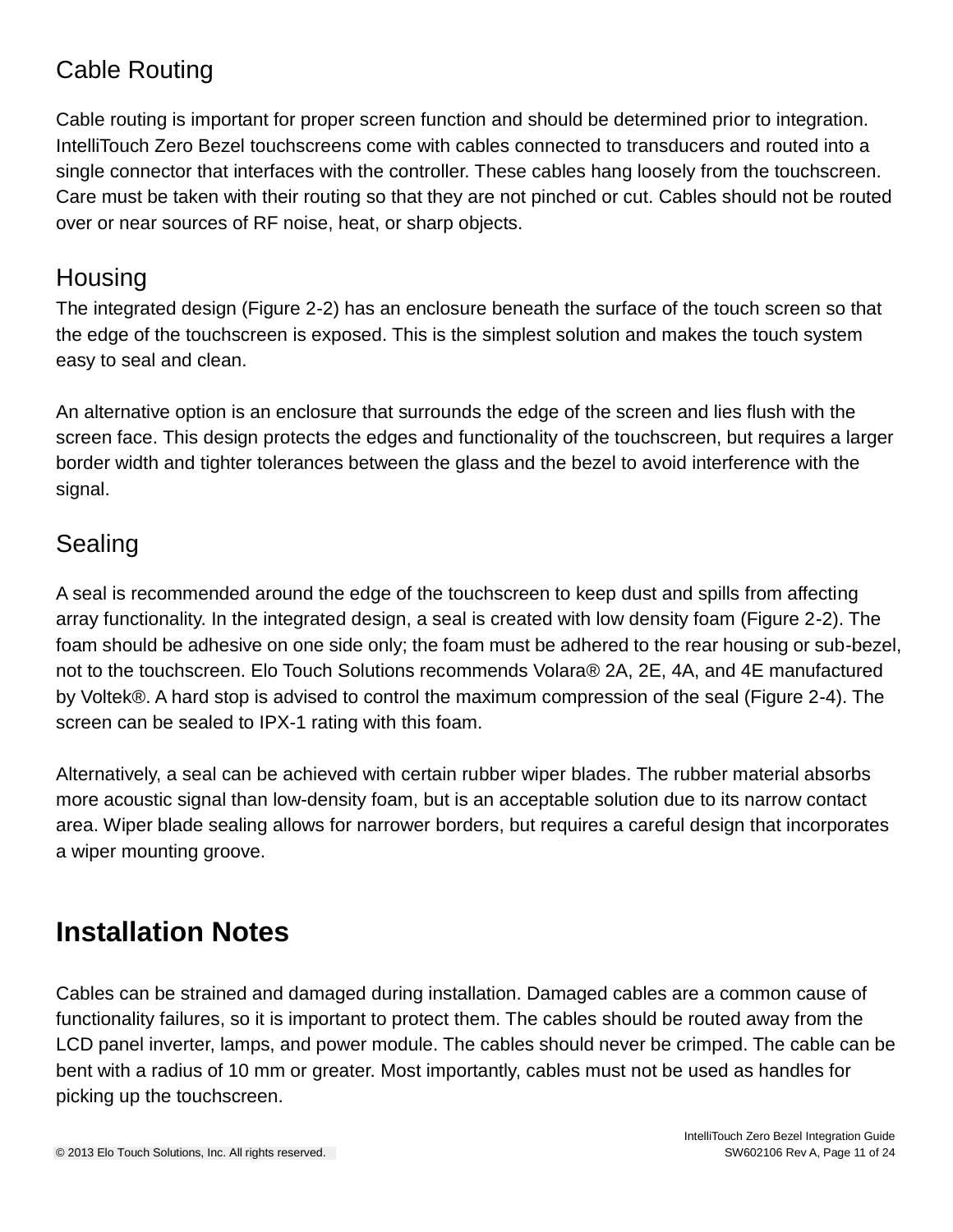Care must also be taken to protect the transducers during installation. Transducers are fragile and should not be bumped during installation. The transducers should have at least 1mm space between them and other items in the display. Appropriate spacing is shown in Figure 2-3.

Additional installation considerations are as follows:

- Do not leave any substance along the surface wave path, as this will affect the function of the touchscreen.
- The arrays are fired glass frit and should not be brought in contact with any acid or alkali.
- Do not remove the clear or black tape on the back of the touchscreen
- A fixture to help align the touchscreen with the LCD is recommended.
- Before mounting the touchscreen, clean the face of the display and the back of the touchscreen within the viewable area with household glass cleaner applied first to a disposable wipe. Never apply cleaners directly to the touchscreen. Be sure to remove all fingerprints. A compressed air nozzle with clean, dry air may be used to remove the dust on the sensor and on the monitor. The space between the touchscreen and the display face must be clean and free of any foreign objects.
- Sealing material dimensions recommended are 2-4 mm wide and 2-3 mm thick. For a foam seal, the foam should compress to a level that is between twenty and fifty percent of its initial height. Uniform compression around the touchscreen is ideal. A hard stop should be molded into your housing to control compression. See the example below in Figure 2-4.
- The Microsoft Paint application may be used to confirm the functionality of the touchscreen after installation.



*Figure 2-4. Integration with a hard stop*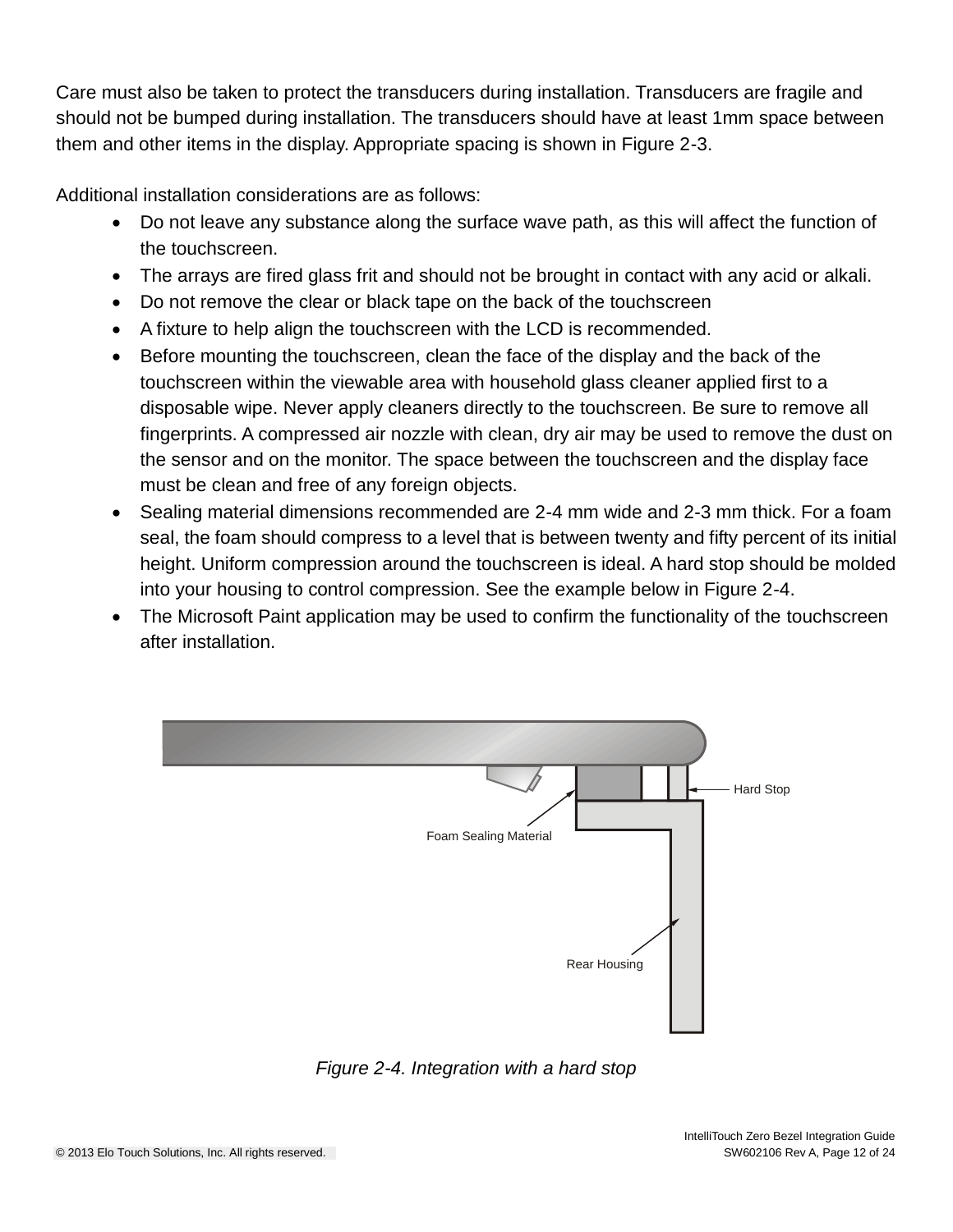### **Controller Considerations**

Elo will recommend the best controller for your application. The touchscreen has a cable to connect to the controller. The connection between the controller and computing system depends on the controller selected.



*Figure 2-5. Basic system overview*

IntelliTouch Zero Bezel controllers should be securely mounted to a metal bracket with good grounding and mechanical support. At least two of the plated mounting holes must be grounded. For the best EMI characteristics, ground all 4 holes. The controller should also be mounted at least 100 mm away from sources of electrical noise.

It is recommended that the power for the controller be linked with the display power to prevent accidental computer inputs in the event that the controller is powered, but the display is off.

For single touch applications, see specifications for the 2701 controller. For dual touch applications, see specifications for the 2515 controllers. For dual touch applications with HID compliance, see specifications for the 2520 and 2521 controllers. HID compliant devices eliminate the need for a driver.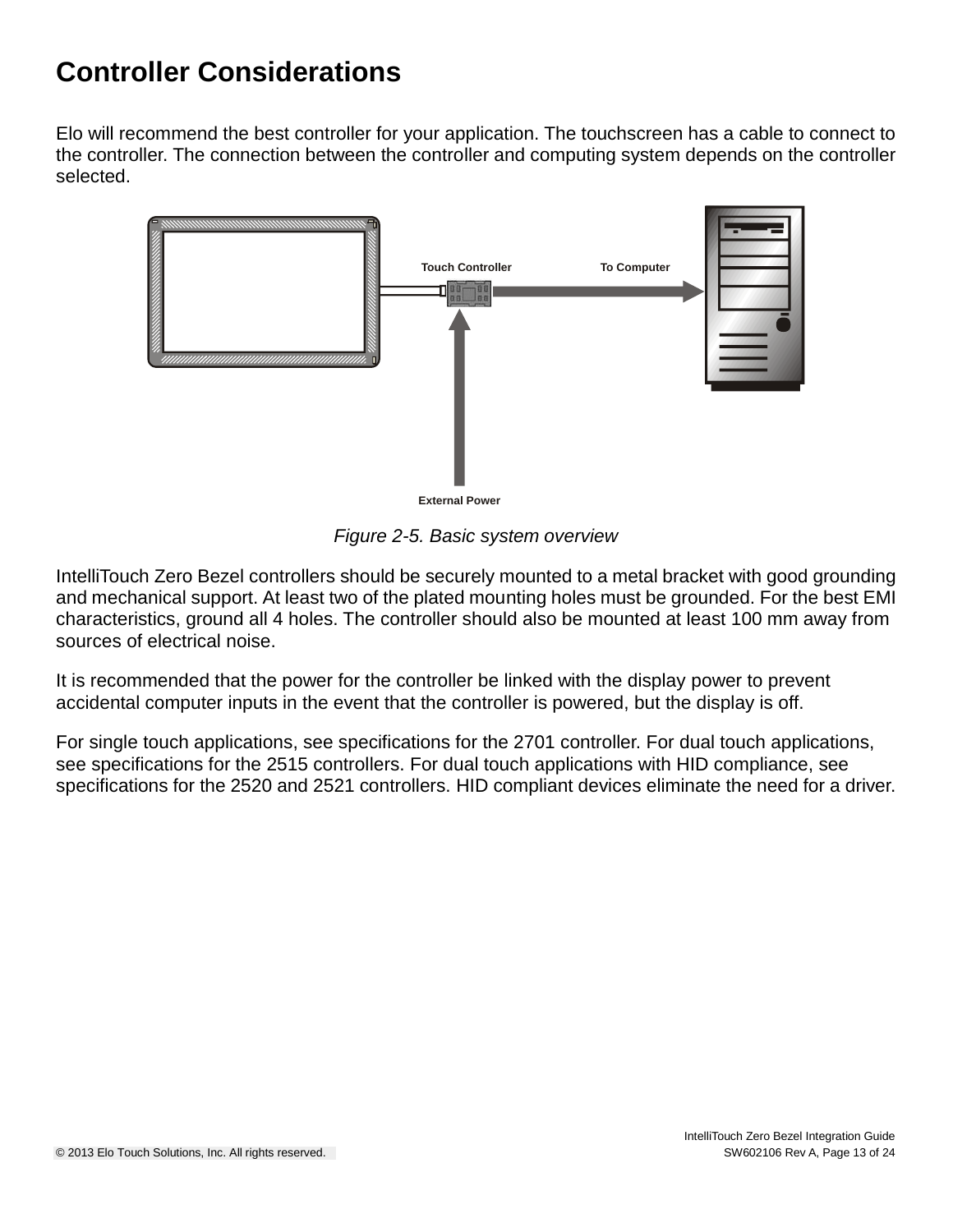### 2701 Controller (PN D68054-000)

The 2701 controller, CTR-270100-IT-RSU-00R, measures 53.3mm (2.1 inches) by 83.82mm (3.30 inches). Mounting holes located in each of the four corners have a diameter of 4.0mm (0.157 inches) and are centered 3.81mm (0.15 inches) from adjacent edges. The total height is 10.16mm (0.40 inches). Dimensional tolerances and further details are documented in the Elo Touch Solutions specification for the particular printed circuit card.



*Figure 2-6. 2701 Dimensions: Top View (CTR-270100-IT-RSU-00R)*



*Figure 2-7. 2701 Dimensions: Side View (CTR-270100-IT-RSU-00R)*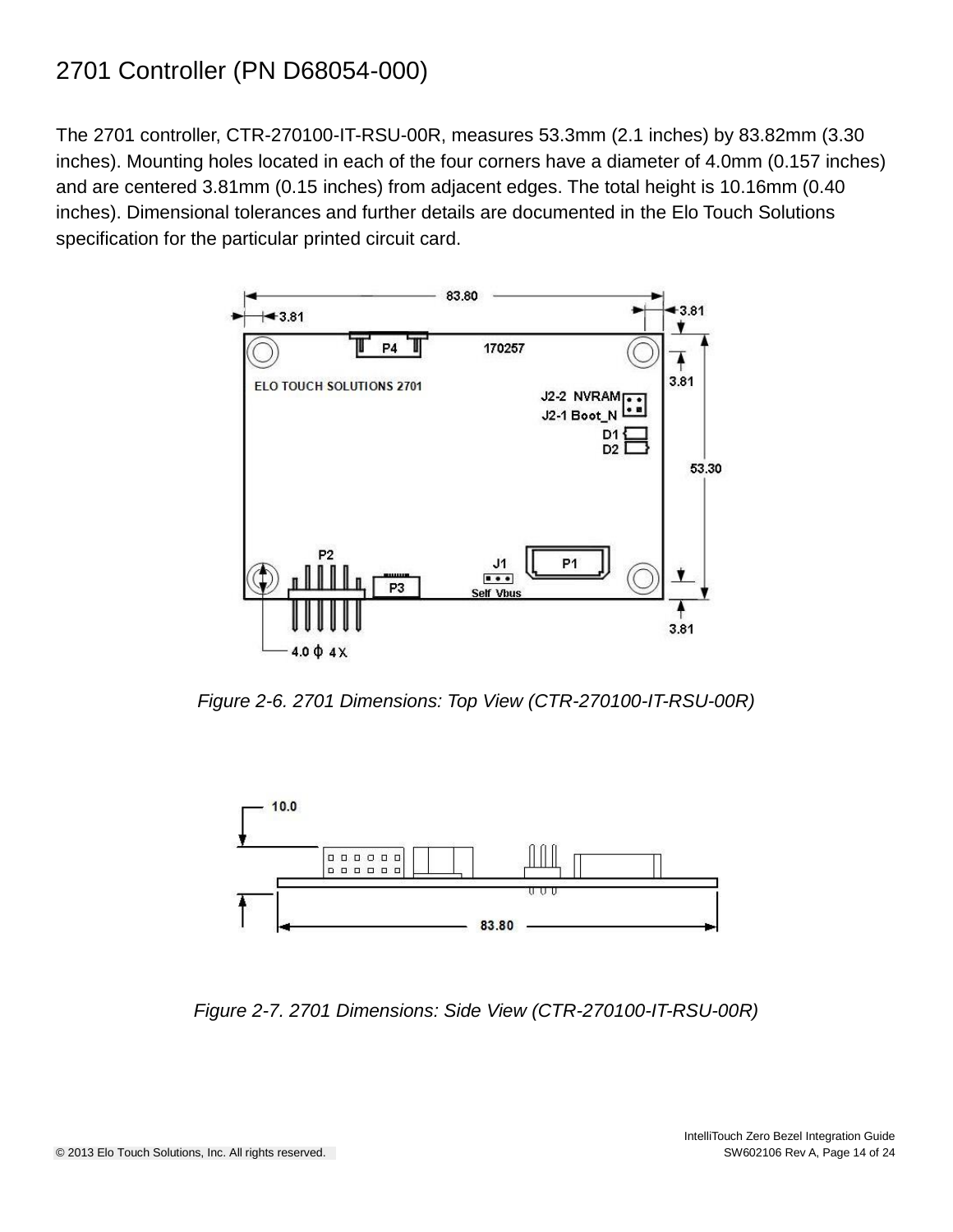### 2515 Controllers (PN E545441, E096415)

CTR-251500-IT-USB-07-R measures 53.34mm (2.10 inches) by 83.82mm (3.30 inches) overall, while the small form factor version CTR-251500-IT-USB-05-R measures 40.00mm (1.57 inches) by 83.82mm (3.30 inches) overall.

Mounting holes located in each of the four corners have a diameter of 3.96mm (0.156 inches) and are centered 3.81mm (0.15 inches) from adjacent edges. Dimensional tolerances and further details are documented in the Elo Touch Solutions specification for the particular printed circuit card.

Total height of CTR-251500-IT-USB-07-R and CTR-251500-IT-USB-05-R is less than 15.62mm, broken down as follows: Components may extend a maximum of 11.5mm (0.45 inches) above the top of the p.c. board. Leads and bottom-side components may extend a maximum of 2.54mm (0.1 inch) below the bottom of the p.c. board. The PCB thickness is nominally 1.58mm (0.062 inches).

Type and location of connectors varies by model. See figures below for details.



*Figure 2-8. 2515 Dimensions (CTR-251500-IT-USB-07-R)*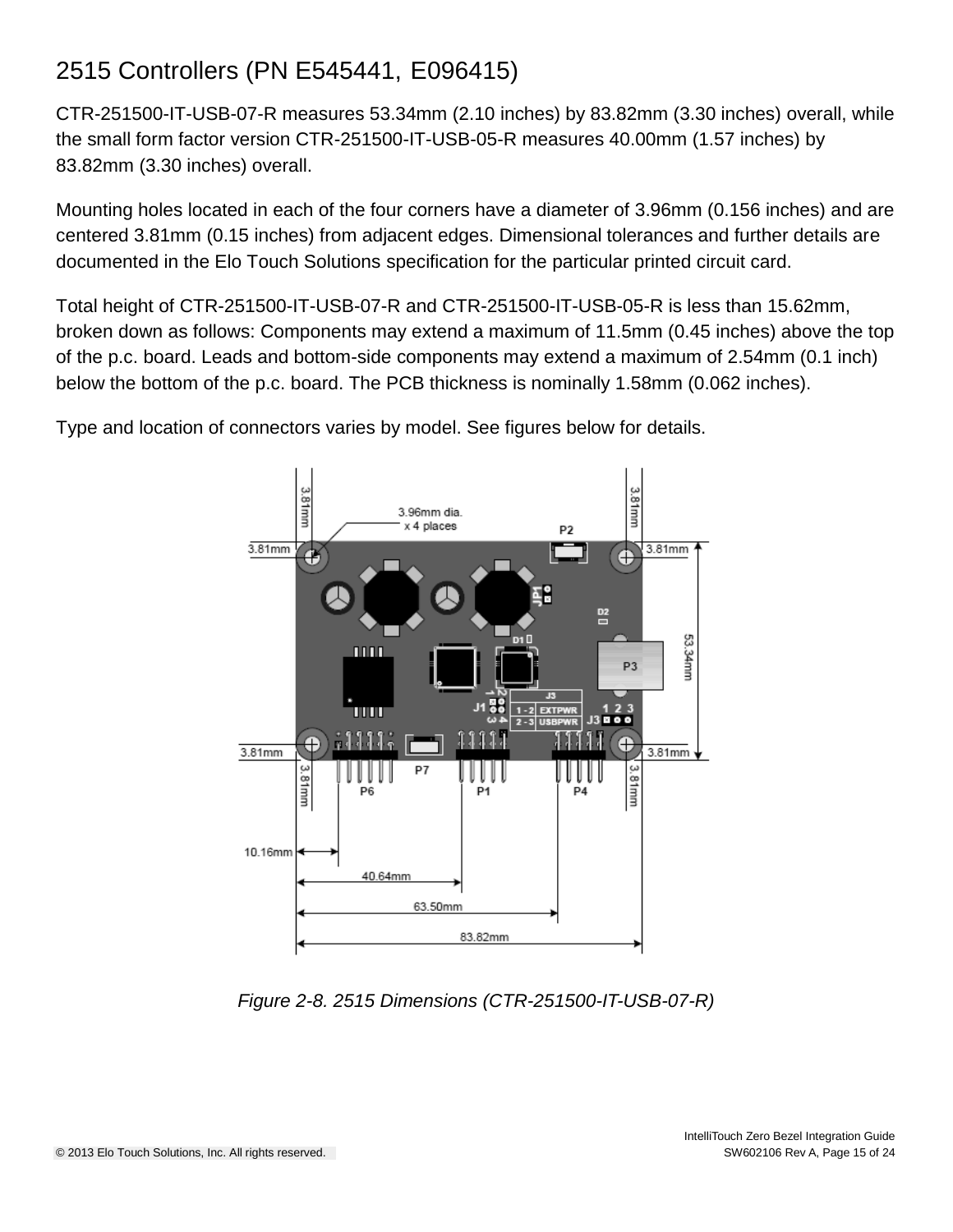### 2520 Controller (PN E902552)

The Elo 2520 controller is a HID-compliant device that can be used for dual-touch applications.

The 2520 controller, CTR-252000-IT-USB-00-R, measures 40.00mm (1.57 inches) by 83.82mm (3.30 inches). Mounting holes located in each of the four corners have a diameter of 3.96mm (0.156 inches) and are centered 3.81mm (0.15 inches) from adjacent edges. Dimensional tolerances and further details are documented in Elo Touch Solutions specification for the particular printed circuit card.

Total height of CTR-252000-IT-USB-00-R is less than 13.8mm (0.54 inches). Components may extend a maximum of 9.5mm (0.45 inches) above the top of the p.c. board. Leads and bottom-side components may extend a maximum of 2.54mm (0.1 inch) below the bottom of the p.c. board.



*Figure 2-9. 2520 Dimensions (CTR-252000-IT-USB-00-R)*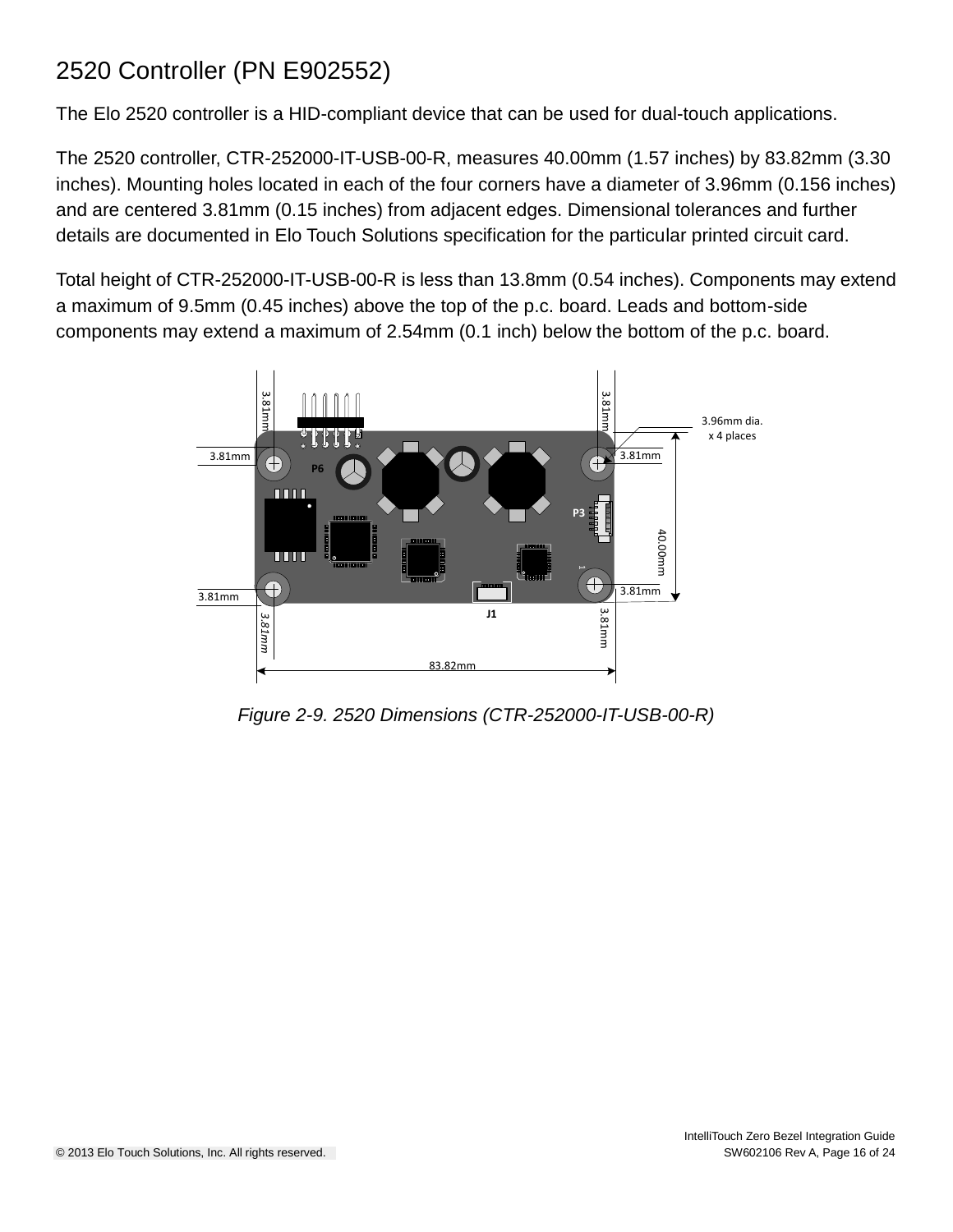### 2521 Controller (PN E156921)

The Elo 2521 controller is a HID-compliant device that can be used for dual-touch applications. The main difference between the 2520 and the 2521 is form factor.

The 2521 controller, CTR-252100-IT-USB-00-R, measures 53.34mm (2.10 inches) by 83.82mm (3.30 inches). Mounting holes located in each of the four corners have a diameter of 3.96mm (0.156 inches) and are centered 3.81mm (0.15 inches) from adjacent edges. Dimensional tolerances and further details are documented in Elo Touch Solutions specification for the particular printed circuit card.

Total height of CTR-252100-IT-USB-00-R is less than 13.8mm (0.54 inches). Components may extend a maximum of 9.5mm (0.45 inches) above the top of the p.c. board. Leads and bottom-side components may extend a maximum of 2.54mm (0.1 inch) below the bottom of the p.c. board.



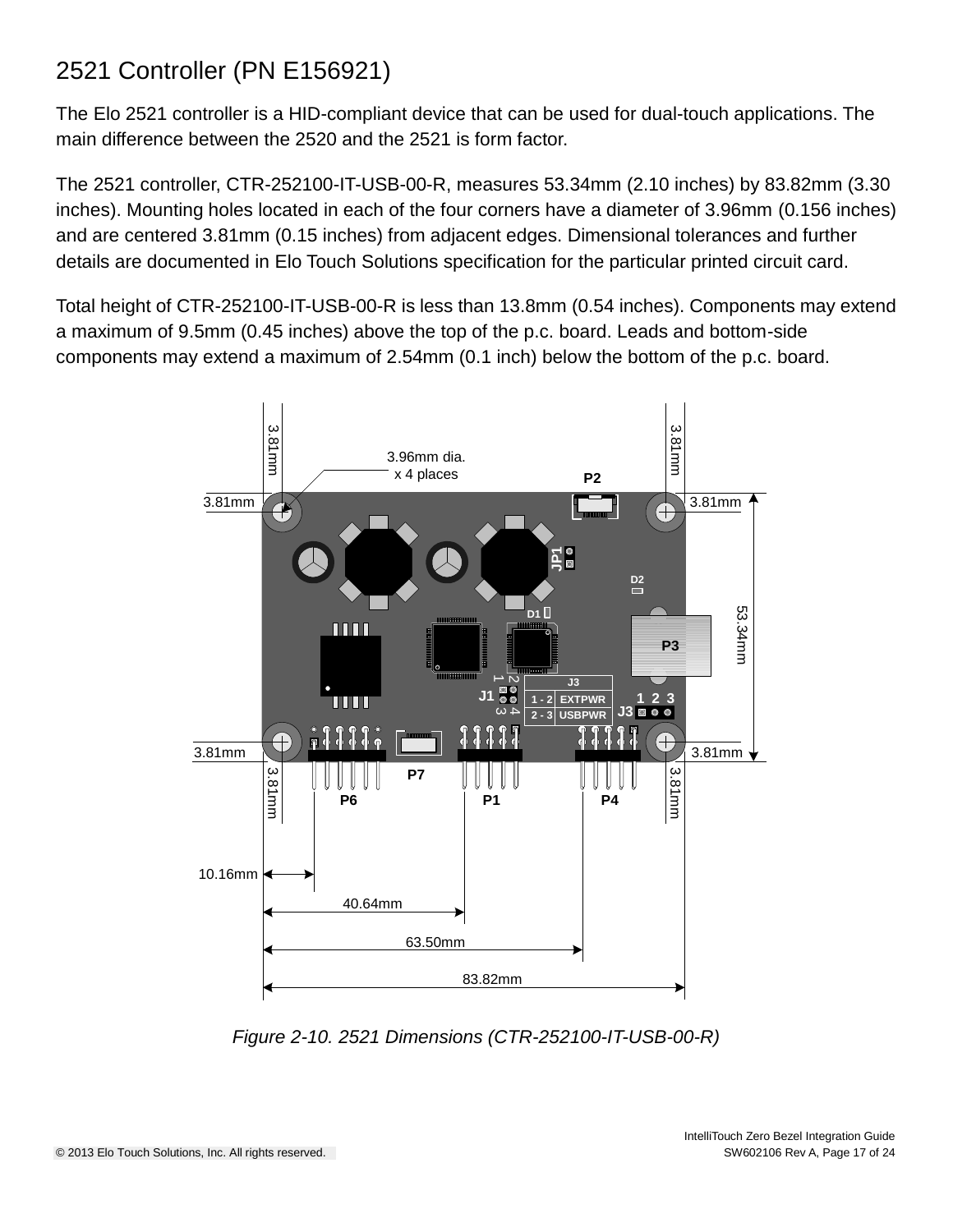# Chapter 3: Customization Options

This section of the manual provides a list of customization options and constraints.

### **Mounting Tape Alternatives**

Elo Touch Solutions can change and optimize mounting tape for your application. In general, 3M VHB tape is recommended for mounting touchscreens. Other design considerations will be border width, mating material, touchscreen weight, and screen design. Tape thickness can be designed to accommodate different needs. Thinner tape minimizes the gap between the touchscreen and LCD, while a thicker tape can be used to conform to irregularities in the flatness of the LCD bezel or touchscreen. For very narrow border width, additional mechanical supports will be needed for the touchscreen.

### **Cable Routing Alternatives**

There are a few options for securing cables to the touchscreen. When integrating without a bracket, limit the gap between the touchscreen and LCD to 1.5 mm. If the border width allows, the cables can be routed and adhered between the mounting tape and the arrays. The cables will not interfere with the acoustic signal in this area.

Alternatively, "L" brackets can be used to mount the cables outside of the arrays. In this case, the "L" brackets are attached to the glass inside of the arrays and the cable sits on the brackets outside of the LCD frame. Brackets add cost and thickness, but leaving cables loose increases the likelihood of them being pulled or cut during installation.

The screen can be designed so the cable exits from any side. The physical orientation of the transducers has no impact on the touch orientation. The touch orientation is manually configured in the 3-point calibration routine (provided with the driver) after the touchscreen has been integrated.

## **Transducer Locations**

Each IntelliTouch Zero Bezel screen comes with transducers in three corners. The size of the transducers will vary according to the size of the touchscreen and the signal needed. These transducers must be aligned with the arrays; however, their locations can vary. Having transducers near the edge of the glass is useful in some instances because it places the transducers outside of the LCD frame. This is advantageous for decreasing the gap between the touchscreen and the LCD.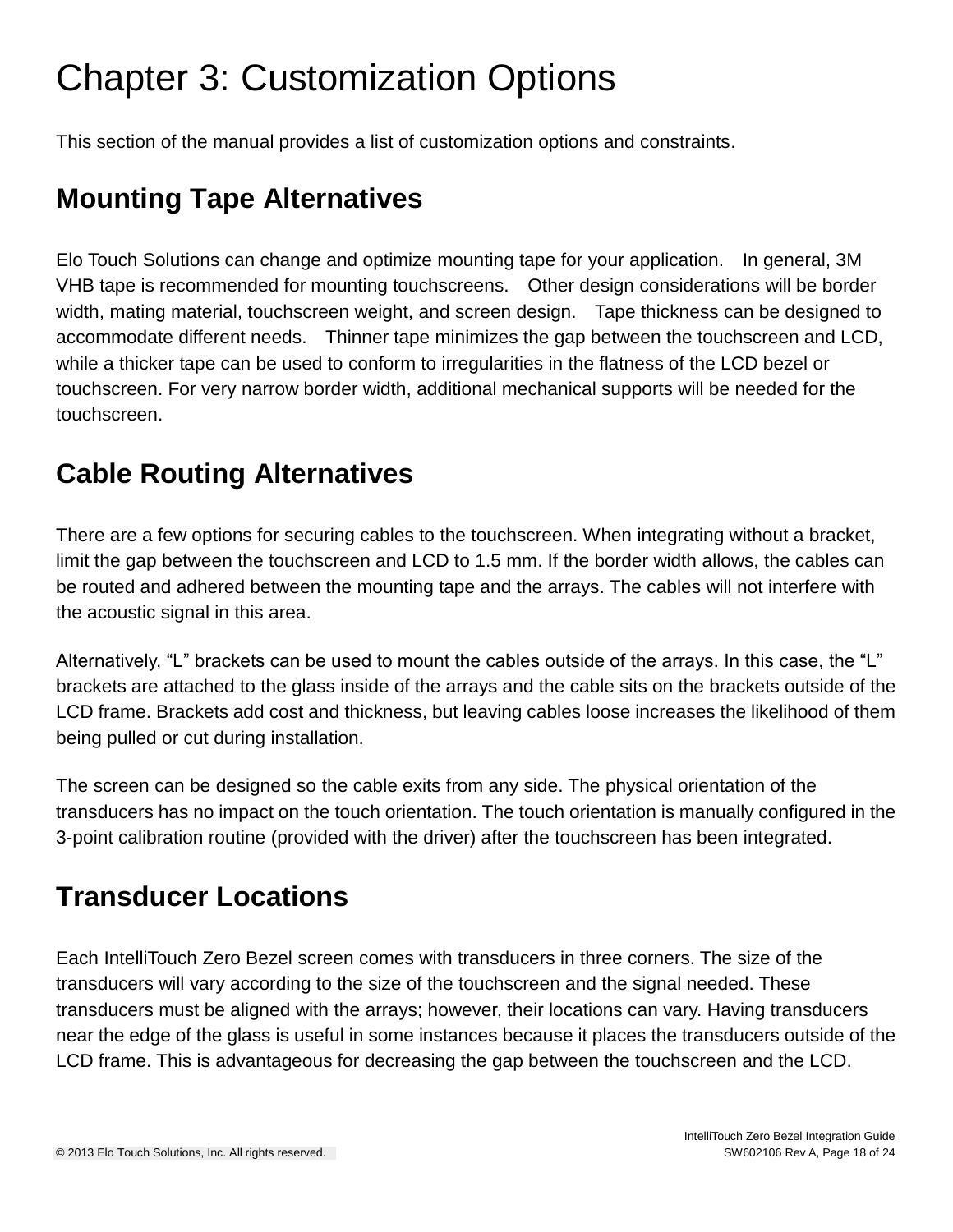# **Curved Profile**

Elo can design a flat screen with a curved profile to accommodate aesthetic needs.



*Figure 3-1. Custom screen with curved profile*

### **Holes and Ink-Free Areas**

If you need to create holes or ink-free areas, the preferred location is inside of the arrays. For drilled holes (e.g. microphone hole), a diameter between 0.5mm and 2mm is recommended. If a hole larger than 2 mm is desired, we recommend a circular, ink-free area instead of a drilled hole. The ideal location for the ink-free area (e.g. camera hole) is in the border between the arrays and the viewable area. The ink-free area cannot be located under the arrays.



*Figure 3-2. Holes and Ink-Free Areas*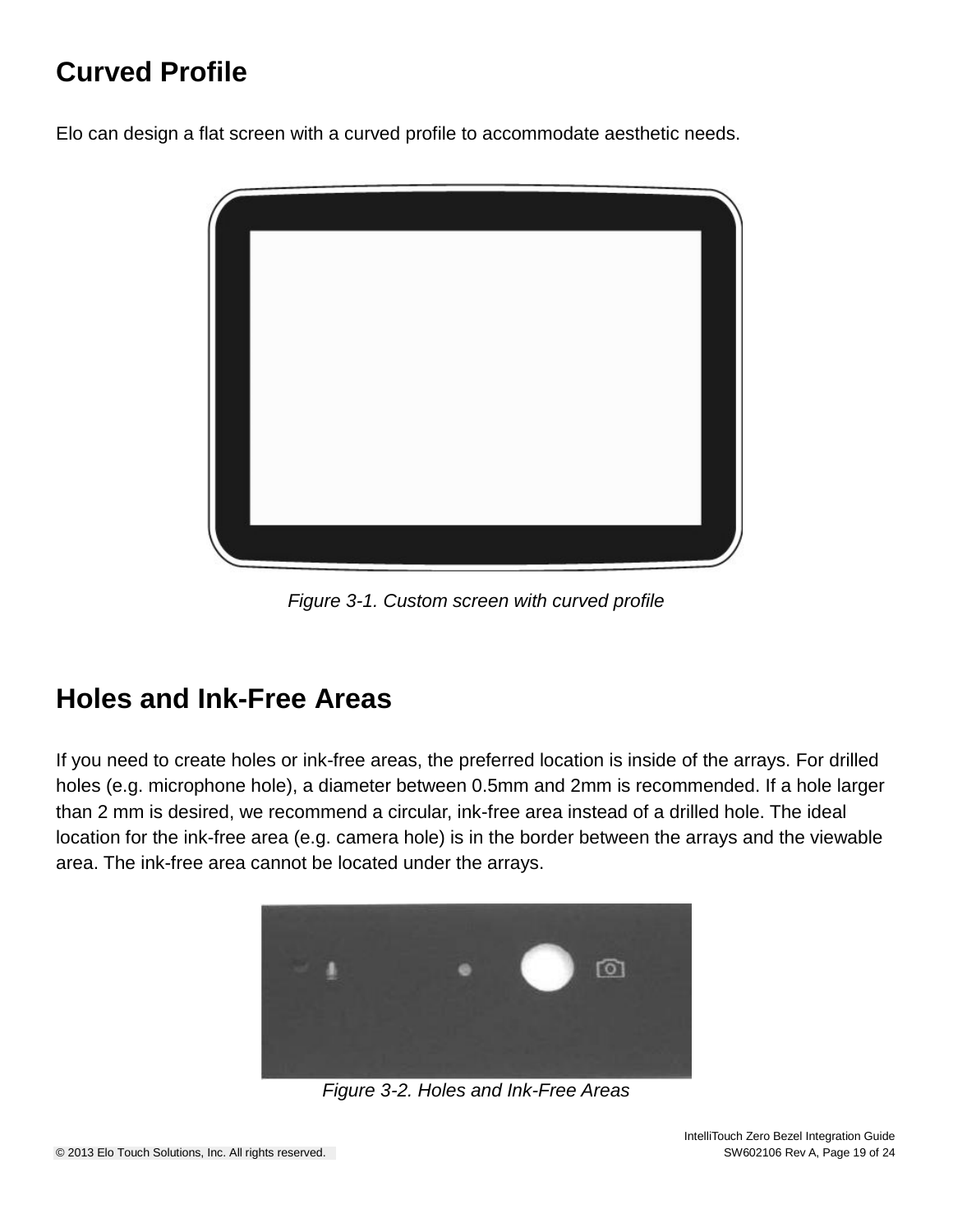### **Windows**

IR-transparent and semi-transparent windows are possible in the border as long as they are not under the arrays. These can be used for remote control functions.

## **Colored Borders**

The border of an Elo touchscreen is available in a number of colors. Borders colors in green, blue, gray and black hues are possible. Please contact Elo for your specific needs.

## **Logos and Icons**

Custom logos and icons can be printed or left ink-free on the touch screen. Logos or icons placed between the arrays and the viewable area have the most flexibility in color. Semi-transparent black and semi-transparent white allow for backlit icons within the border. Silver mirror ink is also possible. The transparent and silver mirror inks can only be used if the icons are not under the arrays.

### **Narrow Borders**

Elo Touch Solutions design engineers make every effort to reduce border width. If needed, we can work with you to enable narrower borders. This may require the touchscreen to be supported mechanically.

# **Coatings**

Several coatings are available to improve the drag feel of the screen and diffuse reflections.

## **Release Liner**

A protective release liner can be added to the front and/or the back of the screen upon request.

For more help with customizing your IntelliTouch Zero Bezel touchscreens, contact your Elo Touch Solutions Sales Representative.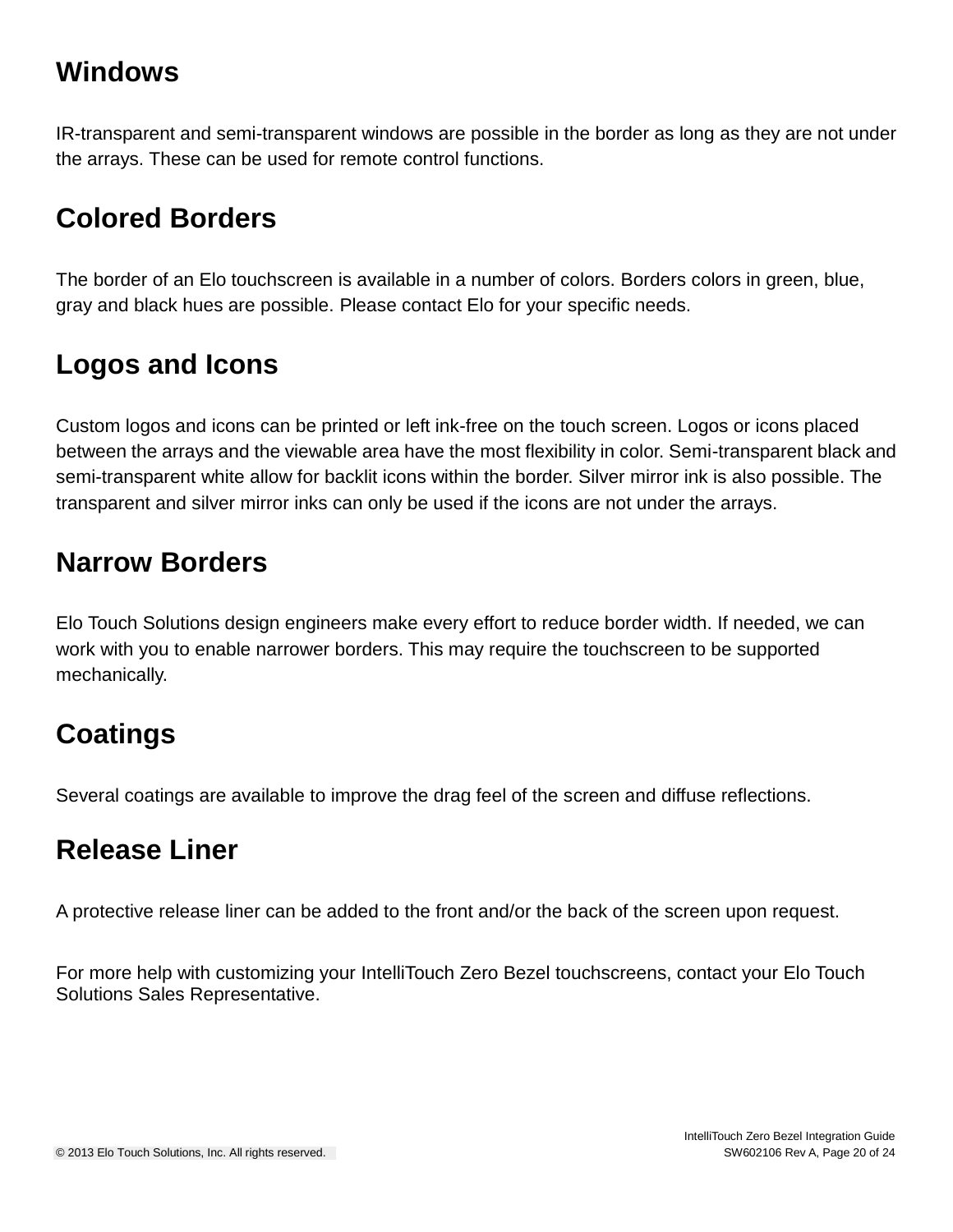# Chapter 4: Frequently Asked Questions

This section covers the most common questions concerning IntelliTouch Zero Bezel components.

#### *1.What is needed for dual-touch applications?*

IntelliTouch Zero Bezel Plus is the dual touch option for IntelliTouch Zero Bezel touchscreens, and can meet Windows7 AQ if needed. The controller will be the 2515 or similar controller. For single touch applications, IntelliTouch Zero Bezel touchscreens may use the 2701, 2515, or similar controller.

#### *2.What thickness of glass can I expect?*

The nominal glass thickness of IntelliTouch Zero Bezel and IntelliTouch Zero Bezel Plus screens is 2.8 mm. Thicker glass is available upon request.

#### *3.Can I have anti-glare glass?*

Technically, yes. However, anti-glare impacts costs and lead-time. Standard IntelliTouch Zero Bezel screens use clear glass. If you feel that anti-glare is essential to your application, please contact an Elo Sales Representative.

#### *4.What border thickness can I expect from an IntelliTouch Zero Bezel touchscreen?*

The thickness of the border is dependent on the dimensions of the touchscreen and/or active area. Elo touch solutions design engineers make every effort to reduce border width if required by the customer, while maintaining integrity of the touch response signal.

#### *5.Can I choose the border color?*

The border of an Elo touchscreen is available in a number of colors. Borders colors in green, blue, gray and black hues are possible. Please contact Elo for your specific needs.

#### *6.What are the limitations of the corners?*

The radius of the corners cannot be smaller than 1mm.

#### *7.Can I have a drilled hole for a microphone or camera?*

Absolutely. Elo can provide drilled holes with diameters between 0.5mm and 2.0mm. If you need a larger hole, Elo recommends a circular, ink-free area. For details, please see the Holes and Ink-Free Areas section of Chapter 3.

#### *8. Can I have a smaller connector and thinner cable, like FPC material?*

So far, it's difficult to use FPC material as the cable due to EMI issue. The current cable provides good EMI prevention.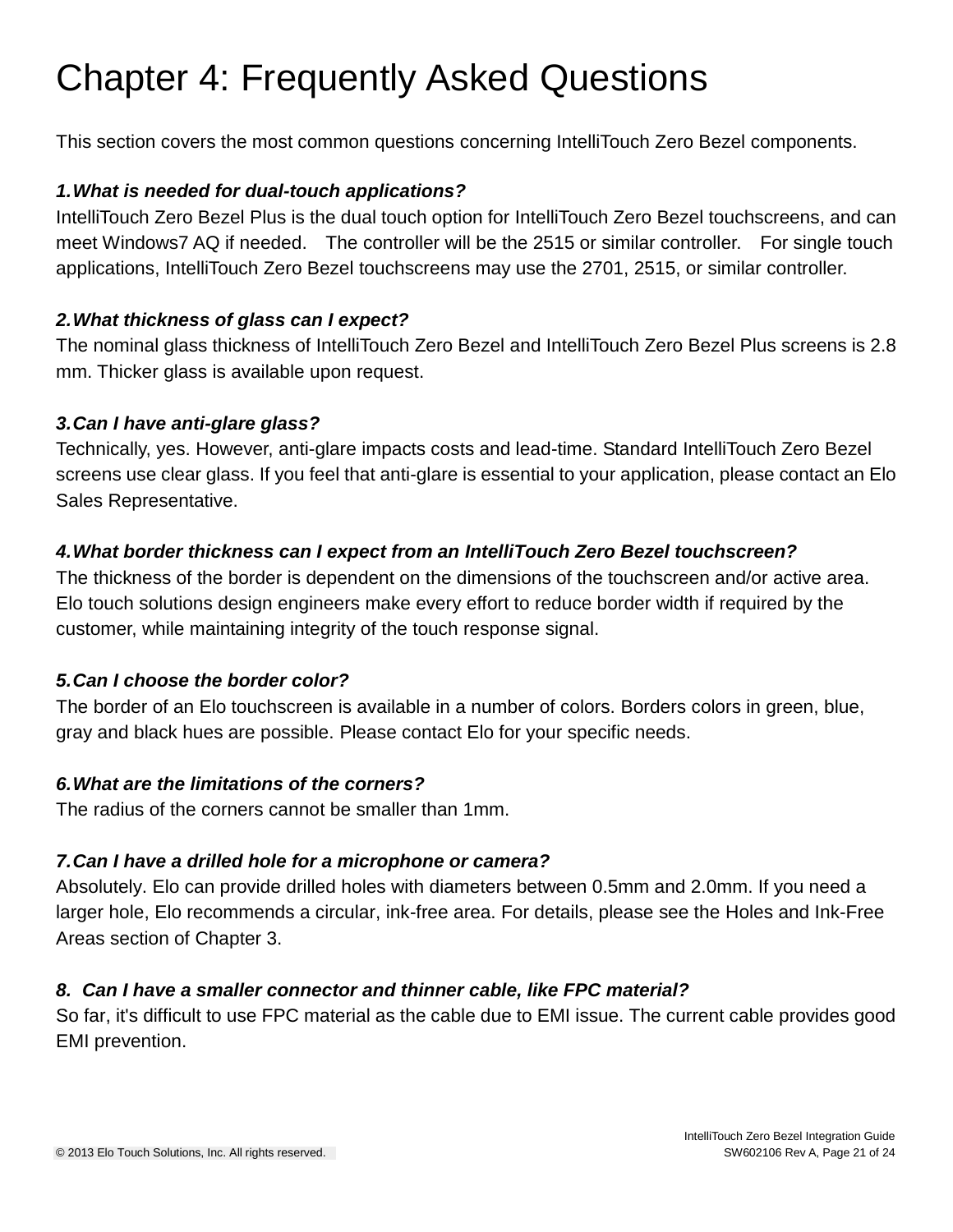#### *9.What is the process to determine cable length and routing?*

Cable length depends upon your application and request. The cable can be designed up to 750mm.

#### *10.Can the plastic housing touch the SAW screen directly for better ID purpose?*

Yes. The plastic housing can touch the screen if the housing is made of ABS or PC.

#### *11.Can the reflecting array be damaged?*

The array is cured frit glass, so it should avoid contact with alkali and acids.

#### *12.Will the double-sided mounting tape be prepared by Elo?*

Yes. The mounting tape is applied by Elo due to its effect on touch performance, and should not be changed or removed during integration.

#### *13.What about sealing? What dimensions and materials should I use?*

The sealing dimensions will depend on your application and the size of the touchscreen. Elo recommends Volara low-density, closed-cell polyolefin foam for sealing. Only one side of the foam should be adhesive. Adhesive should be applied to the rear-housing or bezel, not to the screen. During integration, expect to compress the foam to 20-50% of its initial height. Elo can help you seal to IPX1 standards. For more help with sealing, see the sealing section of Chapter 2.

#### *14.Is there anything I should know about the transducers?*

Elo recommends a 1mm clearance gap around each transducer. The transducers have been designed for optimal signal sending and receiving. The hardness, location, and size of transducers will depend upon the size and application of the touchscreen.

#### *15.How can I fix the cables without using cable brackets?*

It depends on the mechanical design of the whole system. It is possible to fix cables to the back of the LCD panel with tape. Another possibility is routing the cable around the sub-bezel with a hook. No matter how you choose to fix the cables, care should be taken with the cable arrangement to prevent the cable from snapping.

#### *16.Can I pick the cable outlet location?*

Yes, an IntelliTouch Zero Bezel screen can be designed with a cable that exits on any side you prefer.

#### *17.Am I limited by the orientation of the screen?*

IntelliTouch Zero Bezel touchscreens may have either portrait or landscape orientation. To orient your screen properly, you will need to complete the three point alignment which is included with the Elo driver software available on the Elo website.

#### *18.How can I test functionality after integration?*

The functionality will depend on the application used for the device. In general, Microsoft Paint is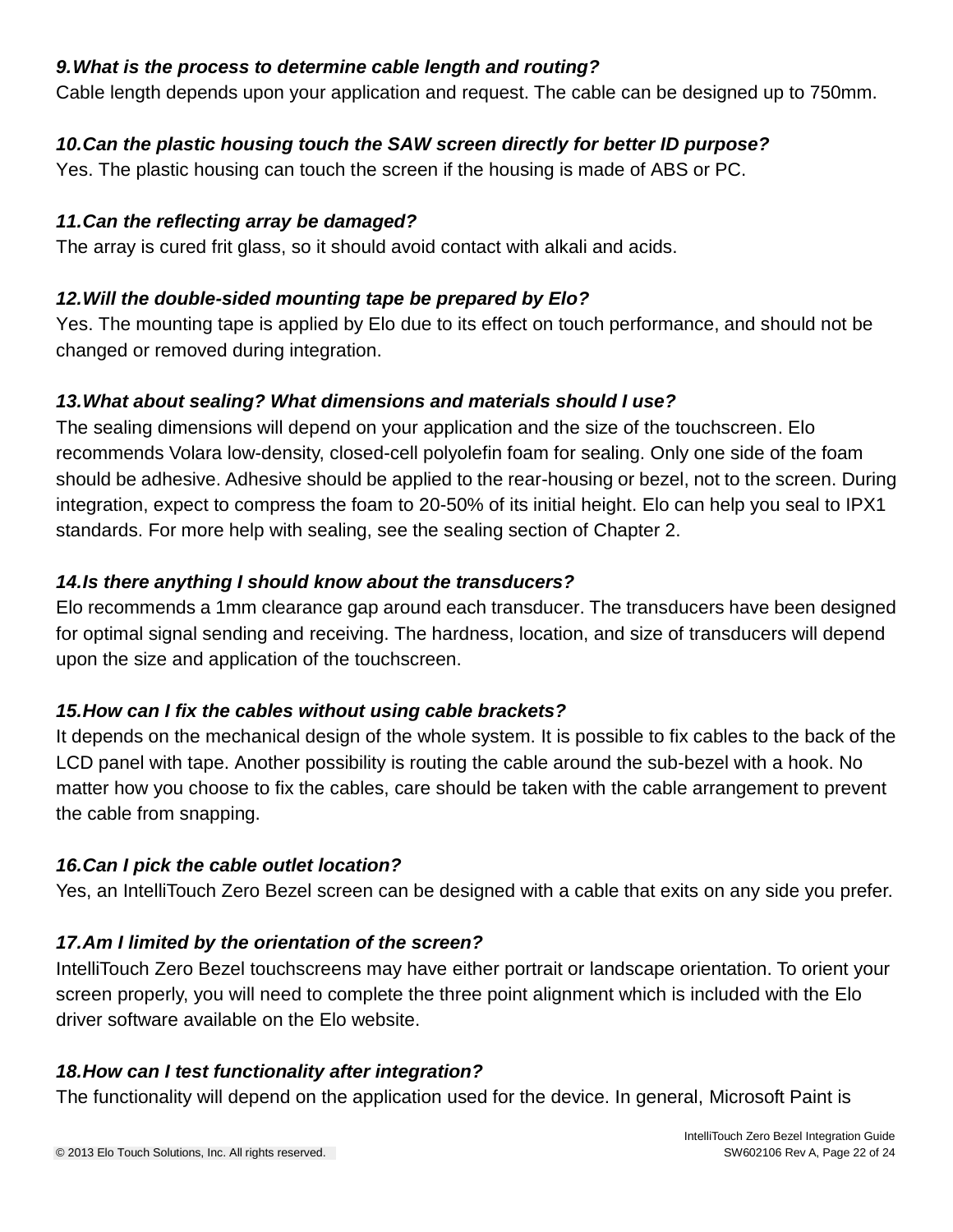helpful for ensuring that the system works properly after integration.

#### *19.Where can I find more information if my questions aren't answered in the IntelliTouch Zero Bezel Integration Guide?*

Contact Elo Touch Solutions Customer Sales and Support with any further questions about your IntelliTouch Zero Bezel application.